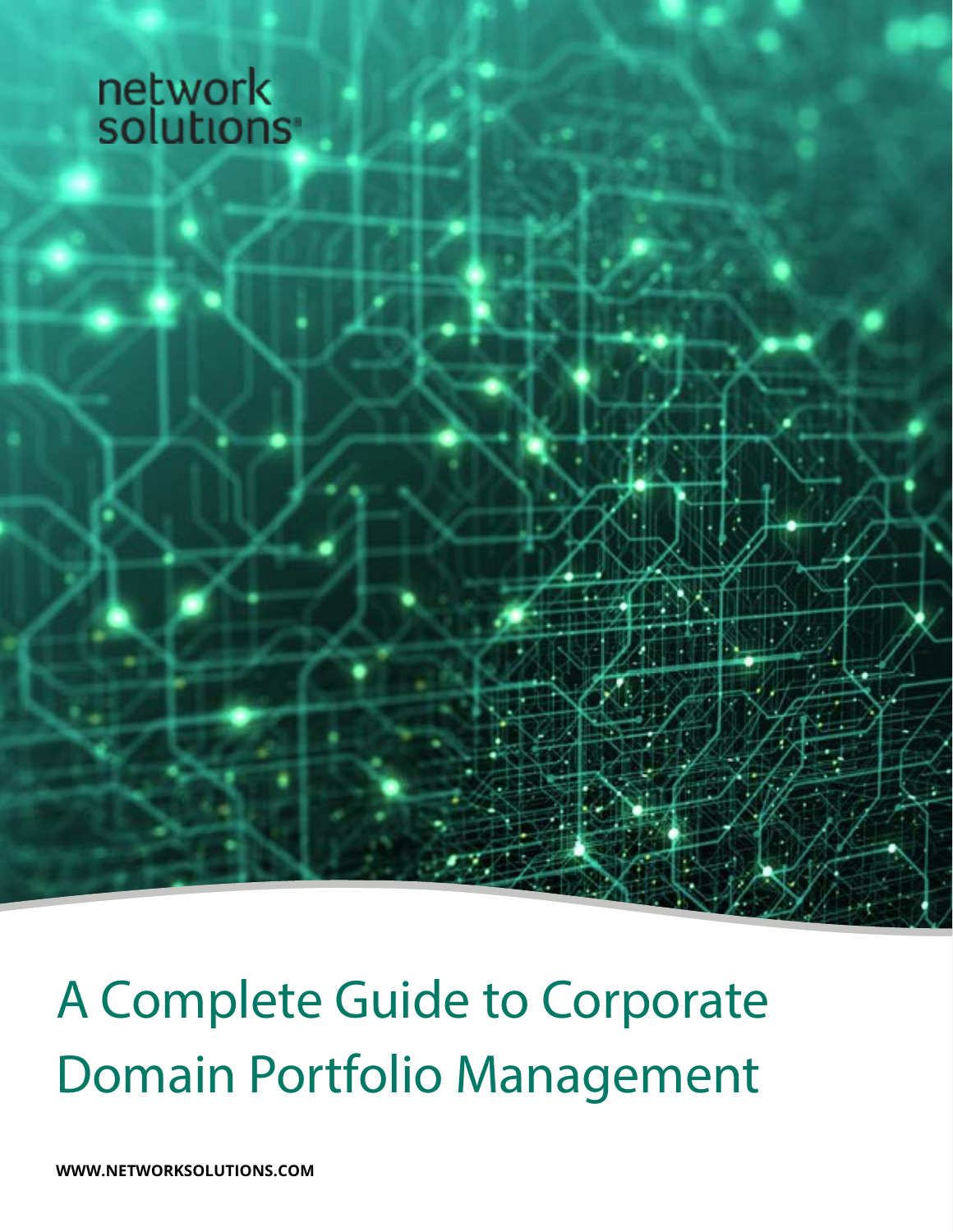

### **Where to Begin?**

Domains names are at the heart of every business's web presence. They define how companies are recognized online and reinforce their identities in a memorable way. Domains serve as anchors for virtual storefronts, billboards for brands and indicators of trusted resources. Protecting intellectual property, supporting new service and product launches and boosting marketing campaigns are just a few of the many uses businesses of all sizes find for domains. U.S. eCommerce grew by 44% in 2020, [1] which serves as both an indicator of how web presence is increasingly more important than physical presence and of just how much domain names matter. The problem, as anyone who has ever been in charge of a domain portfolio can attest, is managing those names.

Unsurprisingly, businesses such as Coca-Cola [2] and Unilever [3] and other large organizations [4] are reported to own thousands of domains. But smaller organizations often have sizable domain portfolios that require serious care and attention. When managing a domain portfolio, there are many technical considerations to ponder, such as understanding and using the Domain Name System (DNS), deciding who oversees the portfolio and which stakeholders will undertake which duties. There are also financial impacts to consider, and matters of corporate reputation at play, which make proper monitoring and maintenance of your portfolio essential.

But where do you begin when it comes to corporate domain portfolio management? As the complications pile up, and further complexities — such as how the domain names intersect and interact with your existing brand names and corporate trademarks — develop, how do you get and keep a handle on everything?

It all starts with a plan.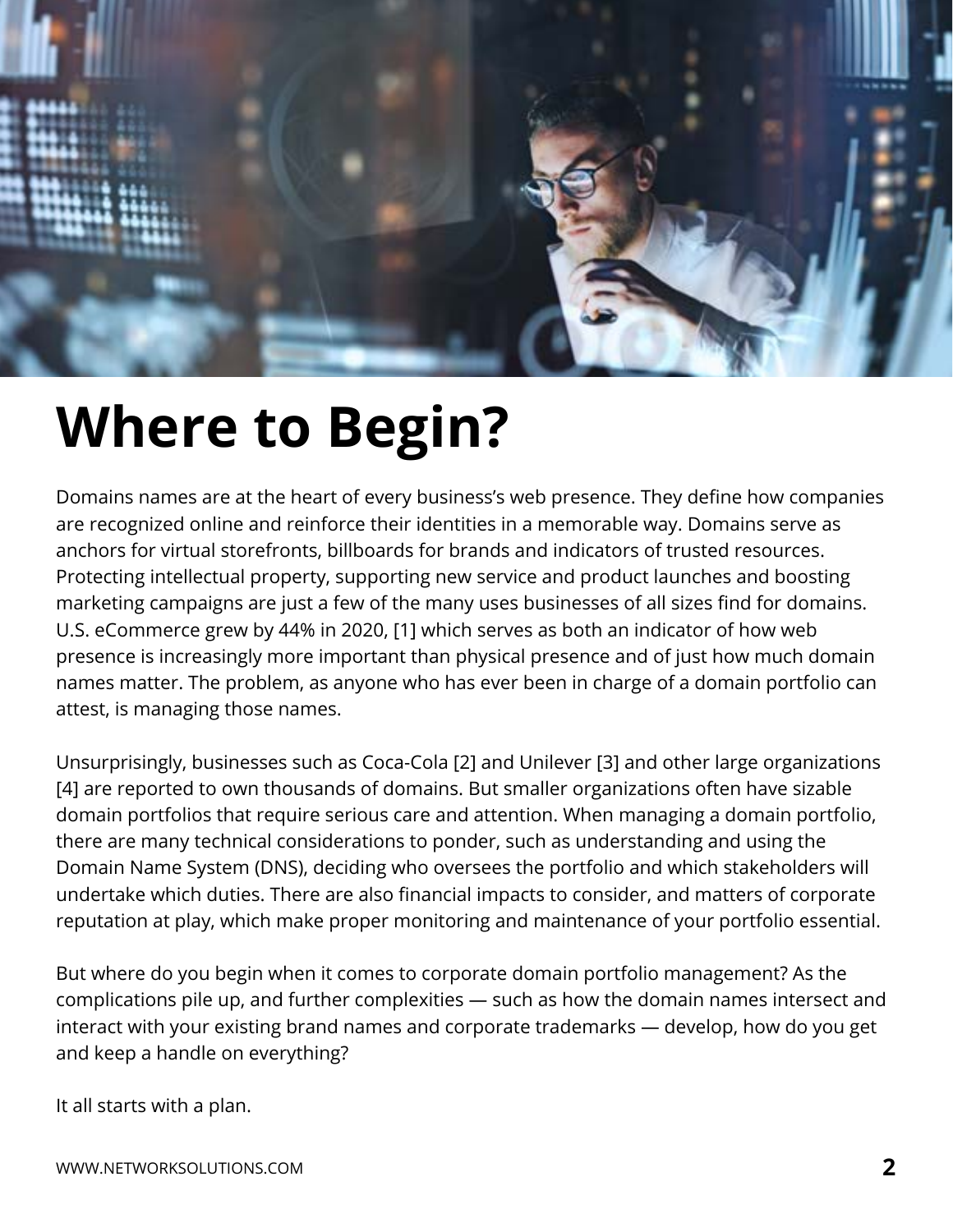### **Table of Contents**

| WHERE TO BEGIN? (INTRODUCTION)<br>$\begin{minipage}{0.5\textwidth} \begin{tabular}{ c c c } \hline \multicolumn{1}{ c }{p} & \multicolumn{1}{ c }{p} & \multicolumn{1}{ c }{p} & \multicolumn{1}{ c }{p} & \multicolumn{1}{ c }{p} & \multicolumn{1}{ c }{p} & \multicolumn{1}{ c }{p} & \multicolumn{1}{ c }{p} & \multicolumn{1}{ c }{p} & \multicolumn{1}{ c }{p} & \multicolumn{1}{ c }{p} & \multicolumn{1}{ c }{p} & \multicolumn{1}{ c }{p} & \multicolumn{1}{$ |    |
|------------------------------------------------------------------------------------------------------------------------------------------------------------------------------------------------------------------------------------------------------------------------------------------------------------------------------------------------------------------------------------------------------------------------------------------------------------------------|----|
| DEFINING YOUR CORPORATE DOMAIN STRATEGY AND THE MANUSCRIPTION OF THE DOMAIN STRATEGY                                                                                                                                                                                                                                                                                                                                                                                   |    |
| DECIDING ON DOMAIN EXTENSIONS AND ANNOUNCEMENT ON DOMAIN EXTENSIONS                                                                                                                                                                                                                                                                                                                                                                                                    |    |
| <b>CHOOSING THE RIGHT TOOLS</b>                                                                                                                                                                                                                                                                                                                                                                                                                                        |    |
| REGISTRAR-RELATED ISSUES municipality                                                                                                                                                                                                                                                                                                                                                                                                                                  |    |
| <b>NEW AND EXISTING DOMAINS</b>                                                                                                                                                                                                                                                                                                                                                                                                                                        | 10 |
|                                                                                                                                                                                                                                                                                                                                                                                                                                                                        |    |
|                                                                                                                                                                                                                                                                                                                                                                                                                                                                        |    |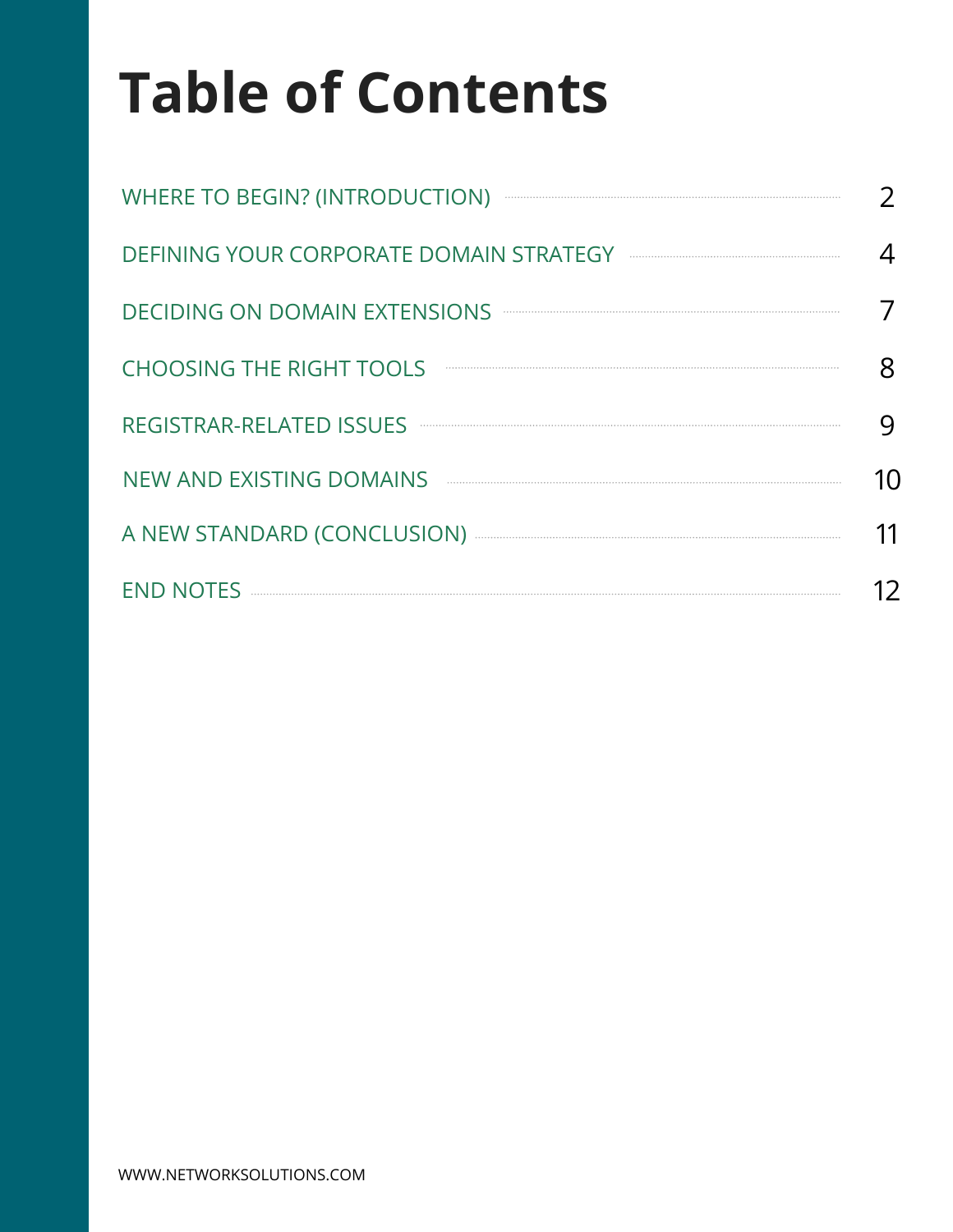

#### Defining Your Corporate Domain Strategy

You should think of your domain portfolio as a living, breathing corporate entity. It should evolve with the times, adapting as the Internet namespace grows and changes. On a basic level, your strategy should address the following:

- How and when to purchase specific names and when to renew them or not renew them.
- How to protect your existing and future name portfolio.
- How your portfolio relates to your trademarks and how you coordinate them.
- How you safely retire domains that no longer align with your business needs and strategy.

The first step is to complete a **thorough domain asset review and inventory**. Before you can do so, you'll need to determine who is responsible for purchasing new domain names throughout your organization. One of the biggest issues when it comes to domain name management is the fact that a domains affect many different corporate stakeholders. Your marketing department could be working on a campaign that requires a new domain name to correspond with a brand,

product or promotion. Your legal department may need a domain to match an existing or anticipated trademark. And your IT team will have networks and servers that need to respond to the name servers that will ultimately be put in place.

Getting these three perspectives aligned and sharing in the decision-making process isn't easy, because it often involves assembling a team of people who aren't used to working together. Without a strong alignment, certain elements may fall between the cracks, creating redundancy, or worse, critical oversights with serious implications. Too many people getting involved often lends to assumptions that others will handle specifics that could get overlooked entirely.

If a corporation's trademark and domain name portfolios aren't managed by the same department, there also needs to be coordination between departments for consistency. This means you need to find all corporate entities that have previously registered domains, as well as those subsidiaries that have been acquired or sold over the years.

You may uncover domains that a subsidiary purchased, as an example. As part of your inventory, make a note of when the domains are up for renewal and which registrars were used.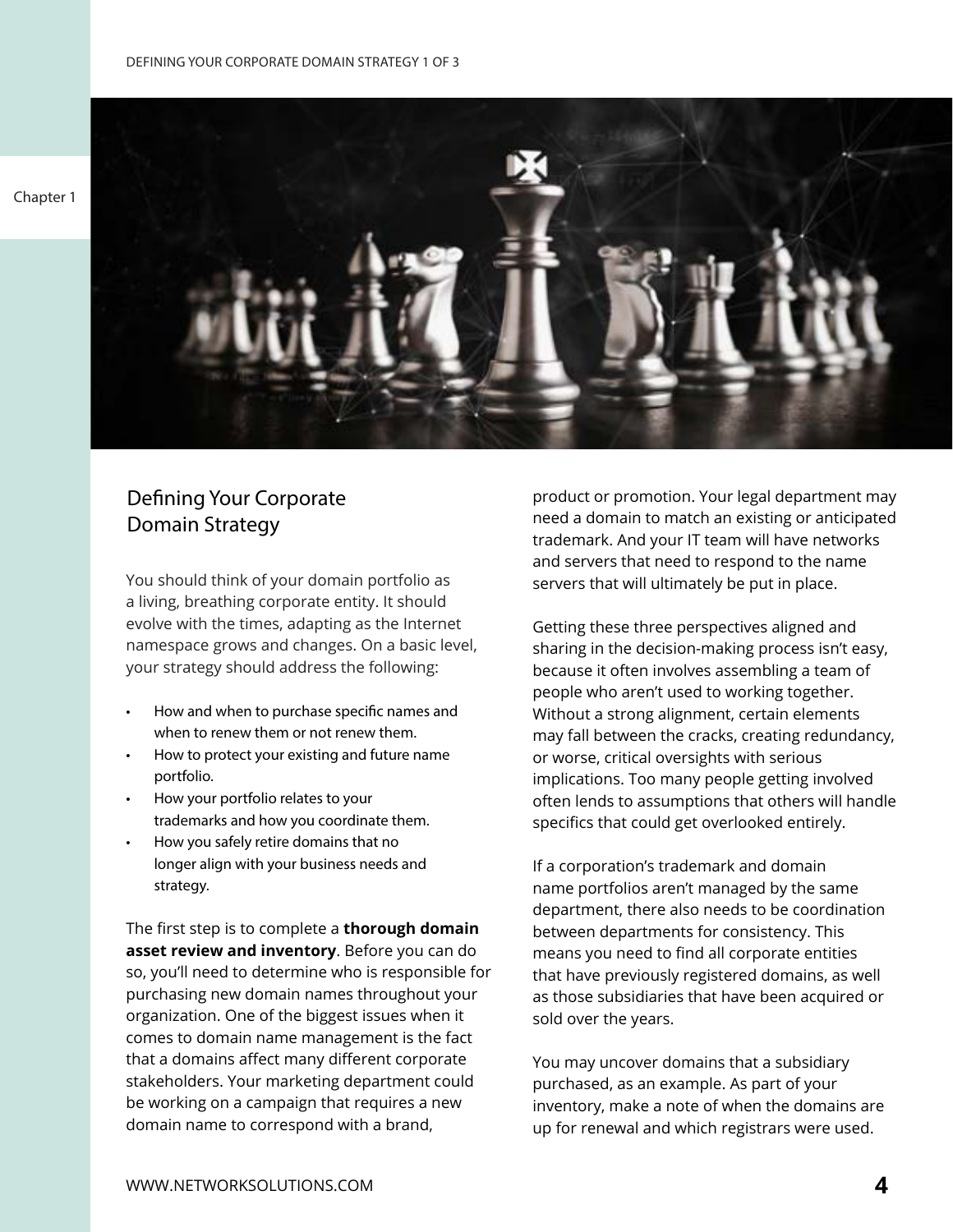DEFINING YOUR CORPORATE DOMAIN STRATEGY 2 OF 3

Second, you should **determine what your overall corporate objectives** for your domain name collection will be and how far from these objectives you currently are. If your company is an online retailer, you might want to have your names match your key product lines and brand names, particular geographic areas where your products are sold or registered trademarks. That last approach is complicated by the fact that the overall domain name space is more dynamic than the trademark space. Additionally, there is no central registry for domain names as there is for trademarks, and, since a trademark does not guarantee you a matching domain name, you'll need to keep careful track of domain availability. Bear in mind that not all trademark disputes resolve in favor of trademark holders, especially when it comes to newer domain extensions. According to the World Intellectual Property Organization (WIPO), [5] cybersquatting cases are on the rise, so understanding which of your preferred domains and extensions are available, and promptly securing those that are, is essential.



Another key choice to make is deciding **whether you will mostly be protecting your brands or promoting them**. An example of a protection plan is purchasing popular "legacy" top-level domains (TLDs) such as .com, .net and .biz, to start with, along with "abuse" domain extensions such as .sex and .sucks, plus any common misspellings of your domain name. For example, if you mistype "googel.com" you will be brought to the correct Google search page because the company purchased this similar name. A promotion-based

plan would encompass a larger domain name collection and involve registering multiple spelling variations, creative spellings and abbreviations, shortened versions of your brand name (including creative conjugations), TLDs and country code domains.

Next, **craft your enterprise-wide policies**. These should include who is responsible for registering new domains, who can modify the domain details and other settings and the specifics on what contact information will be included with each name. This latter element is critical, because if emails are being sent to a contact that is no longer an employee you may miss critical renewal messages or other correspondence from your registrar. A better choice would be to create and monitor a group email box such as admin@ company.com. This can be used to send messages to a small group that is always available to respond to these requests.

Another set of policies might involve specifying which servers your domains point to. Should your names resolve to your main corporate website, a specific subsidiary or departmental websites? What about the name resolution for countryspecific domains that are written in that country's language? Should your websites have standard points of contact for public relations and press, support, investor relations and other departments clearly indicated as well? What about renewal timing? What are the implications for your budget and profit and loss statements? What renewal options does your vendor provide? Will you incur costs earlier with early renewals via settings like auto-renew, save money in the long run by locking in discounts or risk losing domains if you renew multiple domains manually close to expiration? Who will ensure your payment method on file is in good standing and that you have enough funds or a high enough credit limit to process critical domain renewals successfully? These are all decisions you will need to make based on your organization's particular requirements.

Chapter 1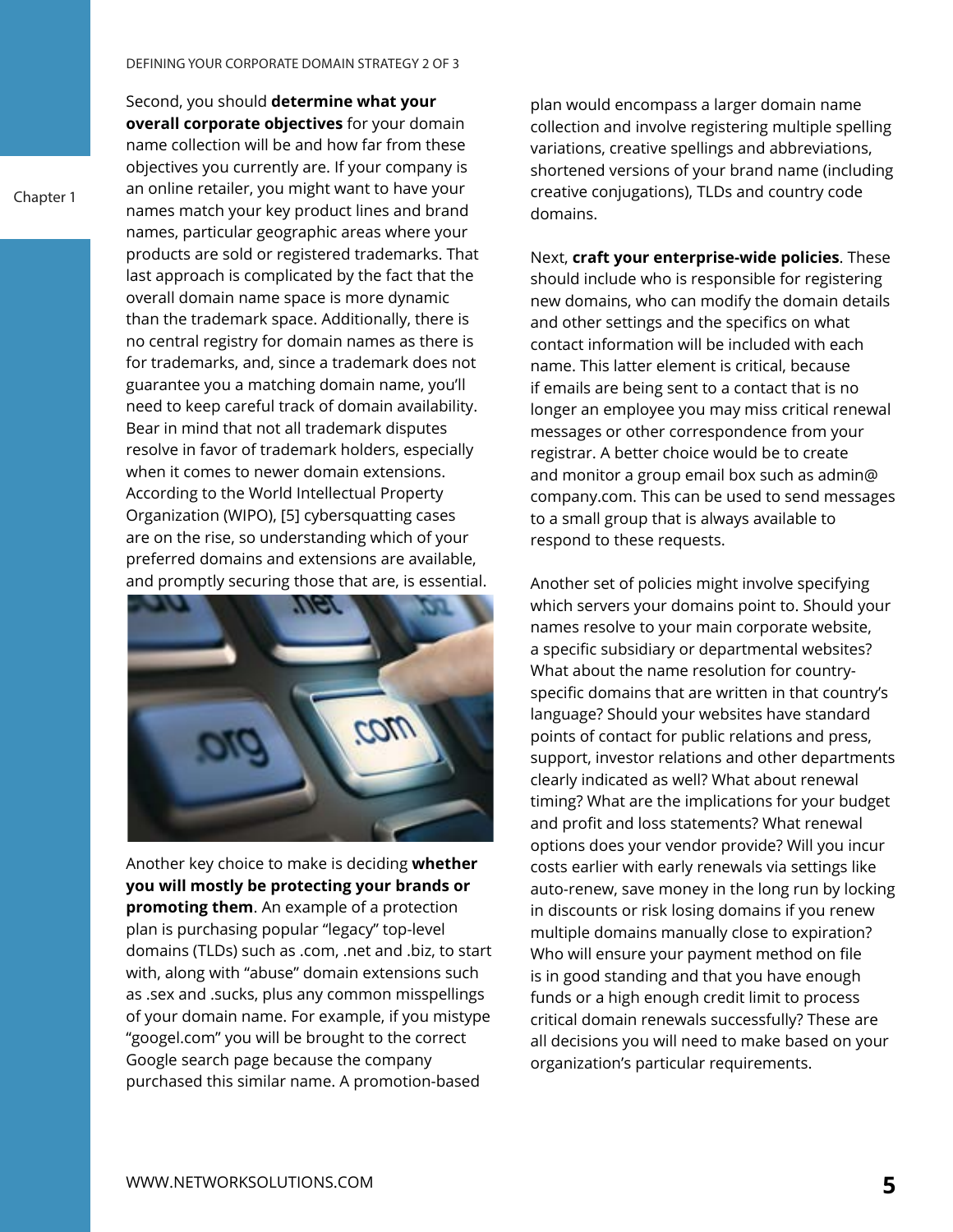

Once you have your tailored policies in place, you need to consider **how to consolidate your portfolio**. Should you migrate all your domains to a single registrar? Should you sell or terminate particular names that are no longer needed? What other gaps are there in your portfolio when compared to existing trademarks and brands? Should you purchase additional new TLDs or country code domains that have now come on the market? Questions like these abound for portfolio managers.

As a final consideration, you'll need to decide exactly how you will secure and police your domains. This is especially important for your most valuable domains, such as those that you have held the longest, attract the most traffic or have been used in various corporate marketing campaigns. Have you examined how you can protect domains that are administered in other countries? As domain attacks, cybersquatting and other exploits continue to increase in popularity and sophistication, this will be an important part of your overall strategy. A major part of your security effort will be ensuring that you keep your contact data current.

As you consider the complexities involved in formulating a domain portfolio strategy, you may begin to realize the value of a comprehensive domain management solution. Network Solutions offers such a solution with Platinum, an exclusive domain management service.

But before we dive deeper into this solution, it's important that you understand all of the challenges involved in managing a domain portfolio. Consider domain extensions.

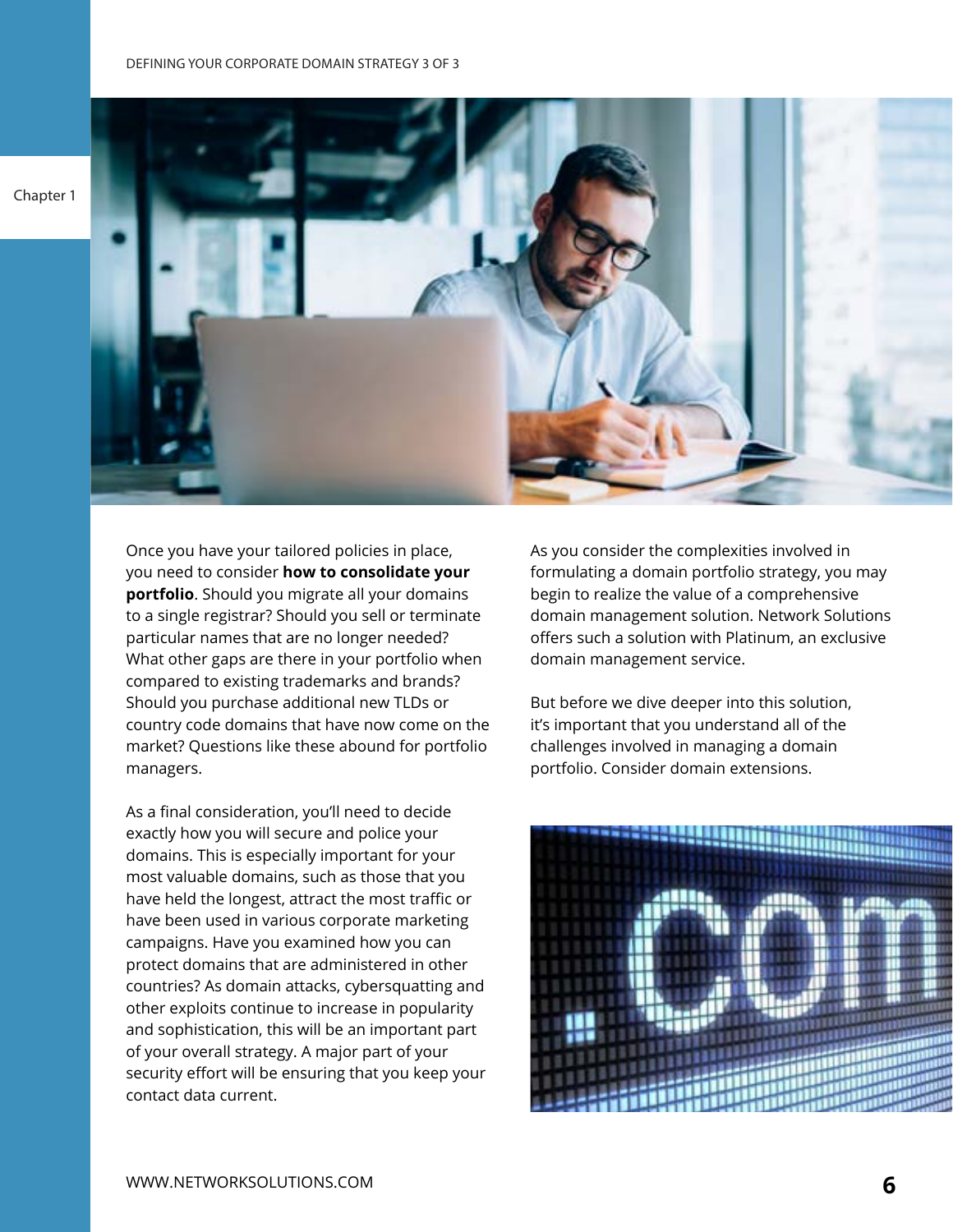#### Deciding On Domain Extensions

Chapter 2

Over the years, the Internet has become increasingly complex. The **days when dot coms ruled are over**. Back in the 1990s, if your company didn't own your dot com name, there weren't many alternative domain extensions. But now there are more than 1,500 options when it comes to TLDs. [4] These include AGENCY, .ARAB, .ASIA, .AUTHOR and .AUTO — and we're still at the start of the alphabet. There are other choices that involve using popular country codes (such as .ai, .tv, .io and .co) that have nothing to do with the country of origin of the domain owner.

In the early days of the commercial Internet, there were conflicts when common nouns were used by different companies as their own trademarks first and then as domain names. The simple resolution process used at that time — when there were just a few domain extensions — has been greatly complicated by the hundreds of extensions available now.

Having all of these domain choices is nice, but can be confounding. Should a business start buying up dozens of different domains to protect their brand's identity? What about hackers and criminals who want to extort money from a business by squatting on similar domains, or registering these newer extensions?





#### What is WHOIS?

The main way Internet domain specialists research and track domain ownership is through the use of the WHOIS lookups. If you are considering acquiring a new domain, you can check the WHOIS registry to determine if it's already taken. If it isn't and you want to register this new domain name, the Internet Corporation for Assigned Names and Numbers (ICANN) requires your domain name registrar to submit contact information to the WHOIS database that is maintained by your registrar. Once your listing appears in this online domain WHOIS directory, it is publicly available to anyone who chooses to check domain names using the WHOIS search tool, among other options.

In the old days, users would run queries to look up WHOIS information. Today, most people use WHOIS look-up sites or the website of domain providers, who are required by law to provide user-friendly WHOIS links on their sites.

Registrars offer ways to hide this information for an additional fee, and registrars have additional privacy features in certain instances based on applicable laws in the customer's country. This concealment is done by the registrar acting as your proxy — which means that anyone who does a WHOIS lookup for your domain name information will find the registrar's contact information, not yours.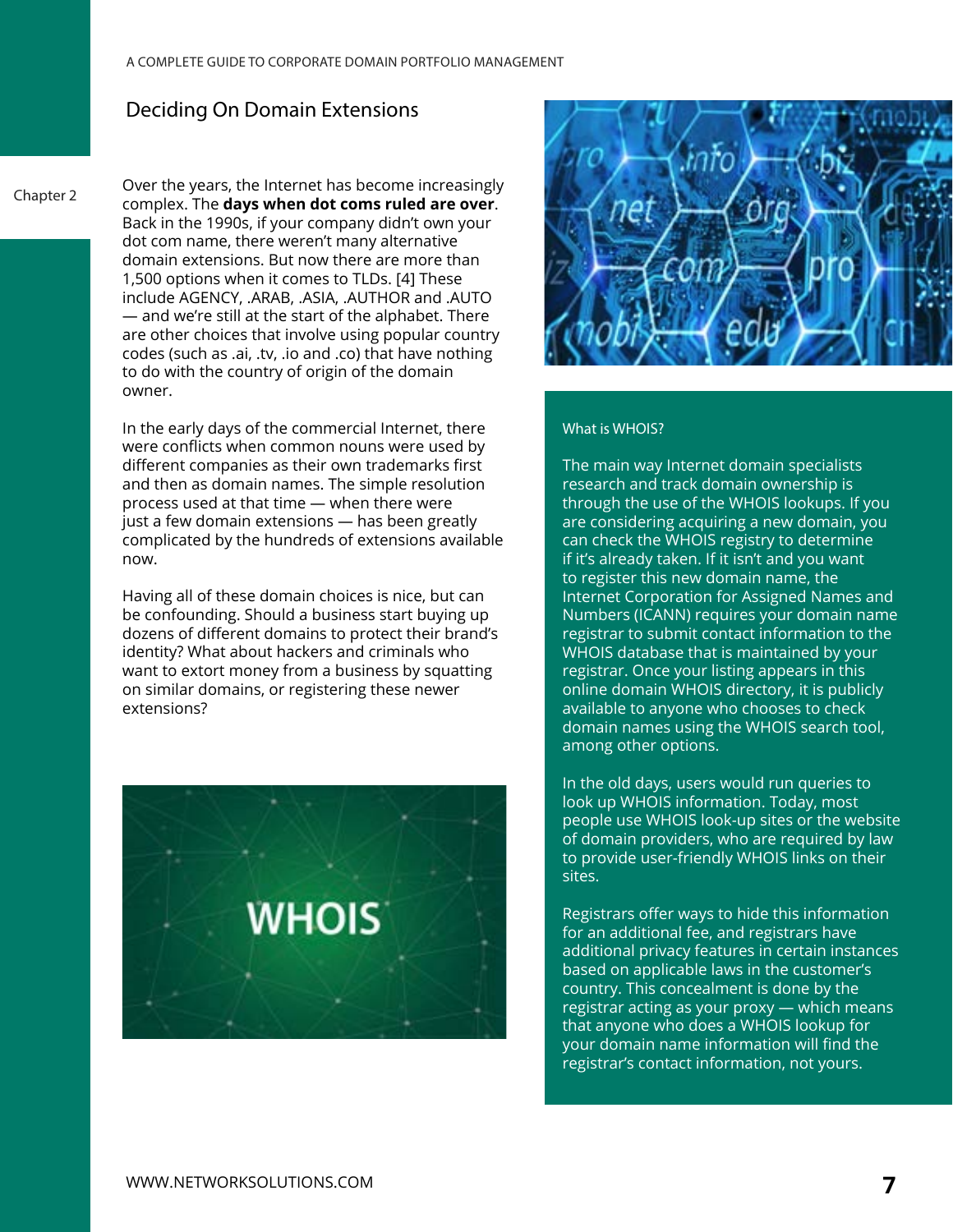#### Choosing the Right Tools

Chapter 3

These traditional tools can be difficult to use for several reasons:

- First, because these tools have **non-obvious (or poorly designed) user controls**, they may make configuration or setting mistakes more likely. These mistakes could bring down servers or prevent sites from functioning correctly.
- Second, **not every IT administrator is familiar with the various settings and subtleties** of these tools. They are really for the ultra-specialists who use them frequently. Most IT departments don't have that level of familiarity with their commands and settings.
- Next, if **more than one person has access to these tools**, they could create conflicting configurations or negate each other's actions.
- Additionally, there is a **tedium of repeating common settings** for large domain collections, which makes mistakes likely and automation difficult to accomplish.
- Finally, if **multiple registrars are involved**, you might have to keep track of which tools are used to manage which domains.



**[The Platinum Solution:](https://www.networksolutions.com/domains/domain-management)** Members of Network Solutions' [Platinum service](https://www.networksolutions.com/domains/domain-management) will work with experienced support personnel. These experts use the latest tools to help resolve potential domain issues, so you don't have to familiarize yourself with all the tools and deal with the ongoing tedium of using them.



#### The Role of DNS

Despite the importance of DNS, this protocol doesn't get the respect it deserves. Over the years, the DNS has been abused by spammers and had its weaknesses exploited by distributed denial of service (DDoS) attackers and domain hijackers. Most corporate IT staff don't spend much time maintaining their DNS services — typically when a business obtains a domain, they make use of the default DNS settings that come from the Internet provider. If these default DNS servers work, that is the first and last time that many of us think about our DNS. While that is the path of least effort, it is also the path of least functionality and protection. When something goes wrong with our DNS infrastructure, we might not have the technical chops to readily fix a problem: in the meantime, our Internet services could be offline. Mail Exchange (MX) records, which are another type of DNS record, also play an essential role by facilitating network communications (e.g., email).

This is why DNS is a critical resource. One survey [7] shows that an average DNS attack will cost an organization nearly \$1,000,000. That is a huge potential downside. According to one 2019 IDG report [8], the number of DNS attacks is increasing. How a corporation maintains its DNS directly impacts how valuable its domain names will be. In [this article](https://www.networksolutions.com/blog/data-privacy-and-security/how-to-evaluate-dns-security-providers/) [9], we talk about how it is time to get more serious about how you manage your DNS infrastructure and how you can harden it to prevent future threats.

An incorrect DNS parameter could be the reason your domain names are not resolving properly. There could also be some misconfigured services or settings. Fixing these errors can be daunting, even for the most technical IT staff who may not be trained or up to date on the latest DNS security protocols, as we describe in [this article](https://www.networksolutions.com/blog/data-privacy-and-security/how-to-evaluate-dns-security-providers/) [10].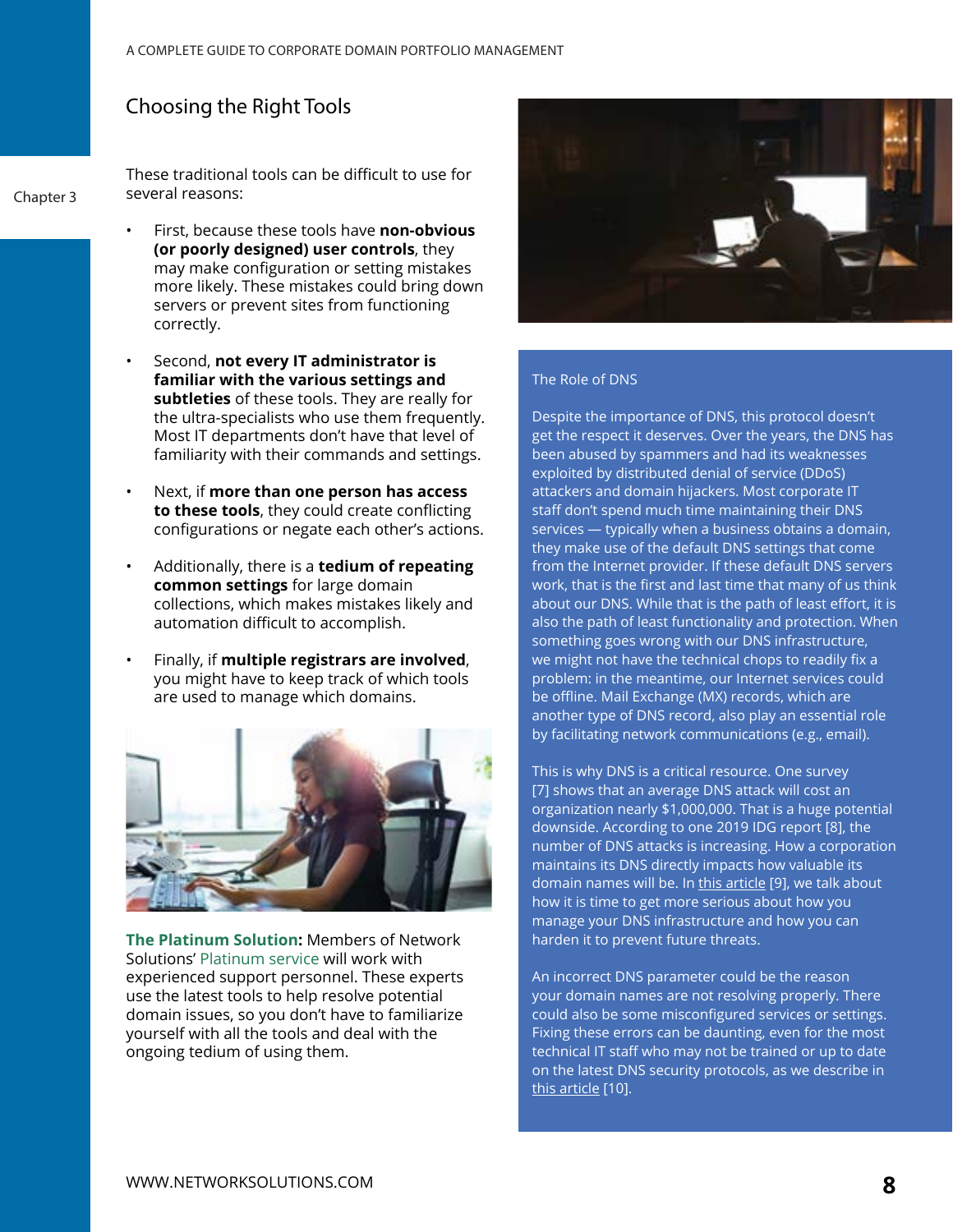Chapter 4



#### Registrar-Related Issues

Having registrars in control of domain ownership introduces some additional challenges for domain portfolio managers. First, domain transfer procedures remain somewhat complex and mysterious, as we describe in [this eBook \[](https://marketing.networksolutions.com/ip-block-selling-aftermarket-ebook/)11]. The process of finding and fixing errors in the transfer process can consume a great deal of time and technical expertise. This includes obtaining the necessary auth-codes [12] to move a domain from one registrar to another and entering these codes correctly and in the appropriate places.

There's also the possibility that you could be **unaware of those bad actors** who have registered domains with [squatted addresses](https://www.networksolutions.com/blog/data-privacy-and-security/protect-your-brand-from-domain-squatting-with-adultblock/) that are similar to your brands [13].

**Unavailable domains could be already registered to someone else**. Here is a very typical situation. Let's say your marketing department attempts to register a new domain name containing your company's trademark. However, the domain is currently being used by a third party that appears to be selling the same goods as your company. After extensive research and efforts by legal counsel, it turns out that the domain name was registered for official company use by someone in one of your own offices. This brings up our next point:

**What third party uses or domain registrations could cause legal action from your company?** Or what uses could cause your company to be named as a defendant in a lawsuit? The financial downside of these legal actions could be significant.

**Finally, corporations may and often do use multiple registrars** (and therefore need to connect with multiple WHOIS sources) or hosting providers, making their domain portfolios harder to track across the corporation and its subsidiaries. Using multiple registrars means that there needs to be someone keeping track of these domain renewals, so the domains don't expire without anyone being aware of it. Some of the worlds' largest corporations have dealt with embarrassing and untimely expirations. For example, Regions Bank is one of the largest banks in the United States, with over 1,700 branches and 2,400 ATMs. Yet they forgot to renew their domain name in April of 2013. Their websites were down for a week. (See other examples [here](https://whoapi.com/blog/5-all-time-domain-expirations-in-internets-history/) [14].)

**[The Platinum Solution:](https://www.networksolutions.com/domains/domain-management)** Because of our extensive experience in the domains business, we are quite familiar with these issues. As a [Platinum service](https://www.networksolutions.com/domains/domain-management) member, you'll have a dedicated account manager to help you stay on track.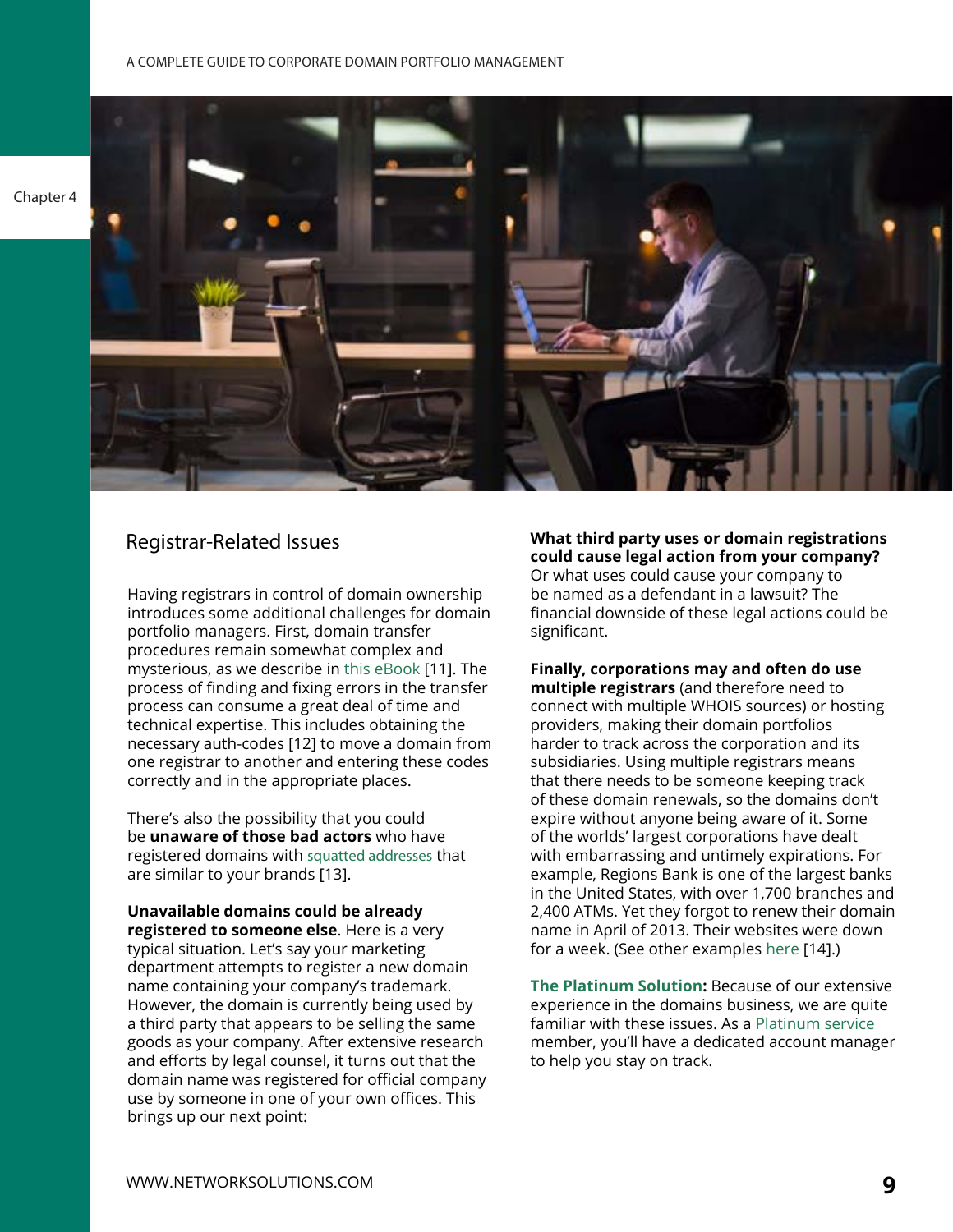Chapter 5



#### New and Existing Domains

**The decision to purchase a new domain isn't a single or simple one.** New domain names may not be needed at a certain time but could impact a company's brand equity in the future. There could be gaps or mismatches between the various trademarks your company holds and the domain names registered. You could also have a collection of domain names that reflect products that aren't part of your corporate assets or that you no longer sell. Ultimately, you need to make smart decisions about your corporation's portfolio so you can maximize its value. You need to be able to protect your corporate assets while also understanding that it isn't financially feasible to buy up every TLD. This means there are numerous domain-related decisions to make, such as which names to register, when to renew them and how often to evaluate your entire name portfolio.

Making matters more complex is that this costbenefit calculation can differ depending on the names themselves. Calculating the potential costs of not owning a particular name – and the value of each name – is also more of an art form than a strict accounting process.

Next, **you need to know who is responsible for renewing or changing the existing domains**. Even if you can bring your legal, marketing and IT departments together, there is still a delicate balance of power that will be in effect once these existing names come up for renewal. That is because conditions can change that can influence the importance of those names. For example:

- When a competitor purchases a similar domain name to one of a company's existing brands,
- Your company expands into a new geographic market with different languages and alphabets,
- There have been legal challenges to your domain ownership or trademark battles or
- Criminals have launched various cyberattacks against your domains, including DDoS and domain squatting. An example of the latter is a homographic attack, which we discuss in more detail in [this article](https://www.networksolutions.com/blog/data-privacy-and-security/how-to-recognize-and-prevent-homograph-attacks/) [15].

•



**[The Platinum Solution:](https://www.networksolutions.com/domains/domain-management)** Dealing with both new and existing domains requires a balanced organizational response. The [Platinum service](https://www.networksolutions.com/domains/domain-management) can help you coordinate this response and make the right decisions.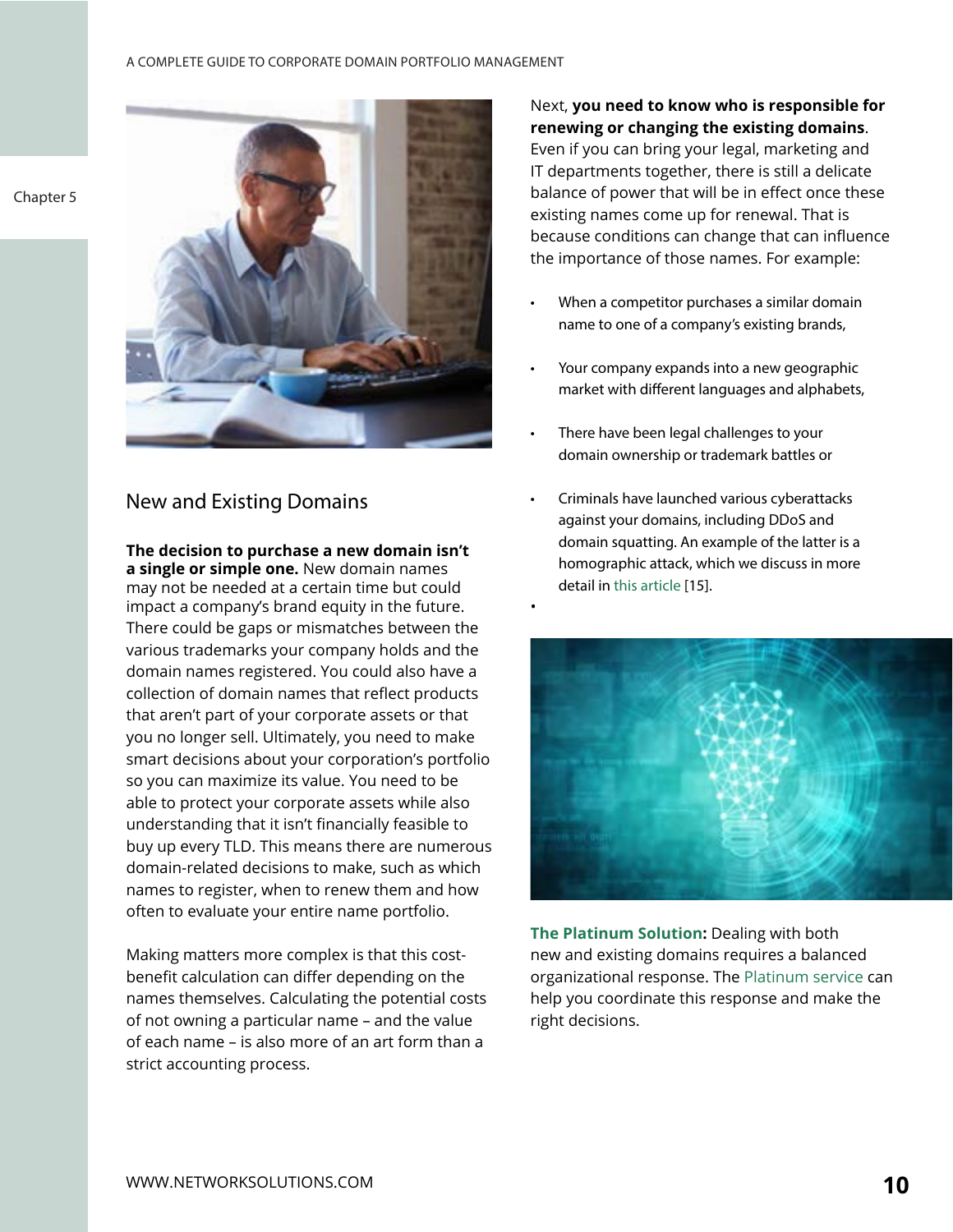Chapter 6



#### A New Standard

Defining your domain portfolio strategy isn't easy. There are many factors to consider and a number of perspectives needed to make informed decisions about your domains, including legal and technical views.

But good domain hygiene means more than being a technical or legal expert on domain ownership. It involves complete, top-to-bottom management of your domain portfolio, which, as you've seen throughout this eBook, isn't a simple task.

Fortunately, Platinum resolves this difficulty. This concierge service from Network Solutions is a complete solution for corporate domain portfolio management. You'll have a direct phone number and a single point of contact for managing your domains. Platinum membership includes:

- Brand protection strategies and customized recommendations.
- Mitigation against the risk of brand and trademark infringement.
- Quarterly business reviews.
- Bulk domain management and advanced configuration assistance.
- Assistance in maximizing your domain investment with security and strategies.
- Customized account statements and renewal notices.
- Priority issue resolution for any domain problems.

Ultimately, what defines the [Platinum service](https://www.networksolutions.com/domains/domain-management) is the time and money it saves you when it comes to domain portfolio management. With proactive, attentive service from responsive agents to remind you of expirations and renewals and in-depth technical assistance from domain experts, you'll be able to manage your portfolio with ease, sidestepping the many challenges we've outlined.

Simply put, Platinum sets a new standard for excellence in domain management. For protecting your brand, getting the most out of your domain portfolio and avoiding the stress and complexity of managing everything yourself, Platinum is the perfect choice. After all, when it comes to something as central to your business's online presence and success as your domains, why leave anything to chance? Trust your domain portfolio to the experts at Network Solutions. We'll take care of the rest.